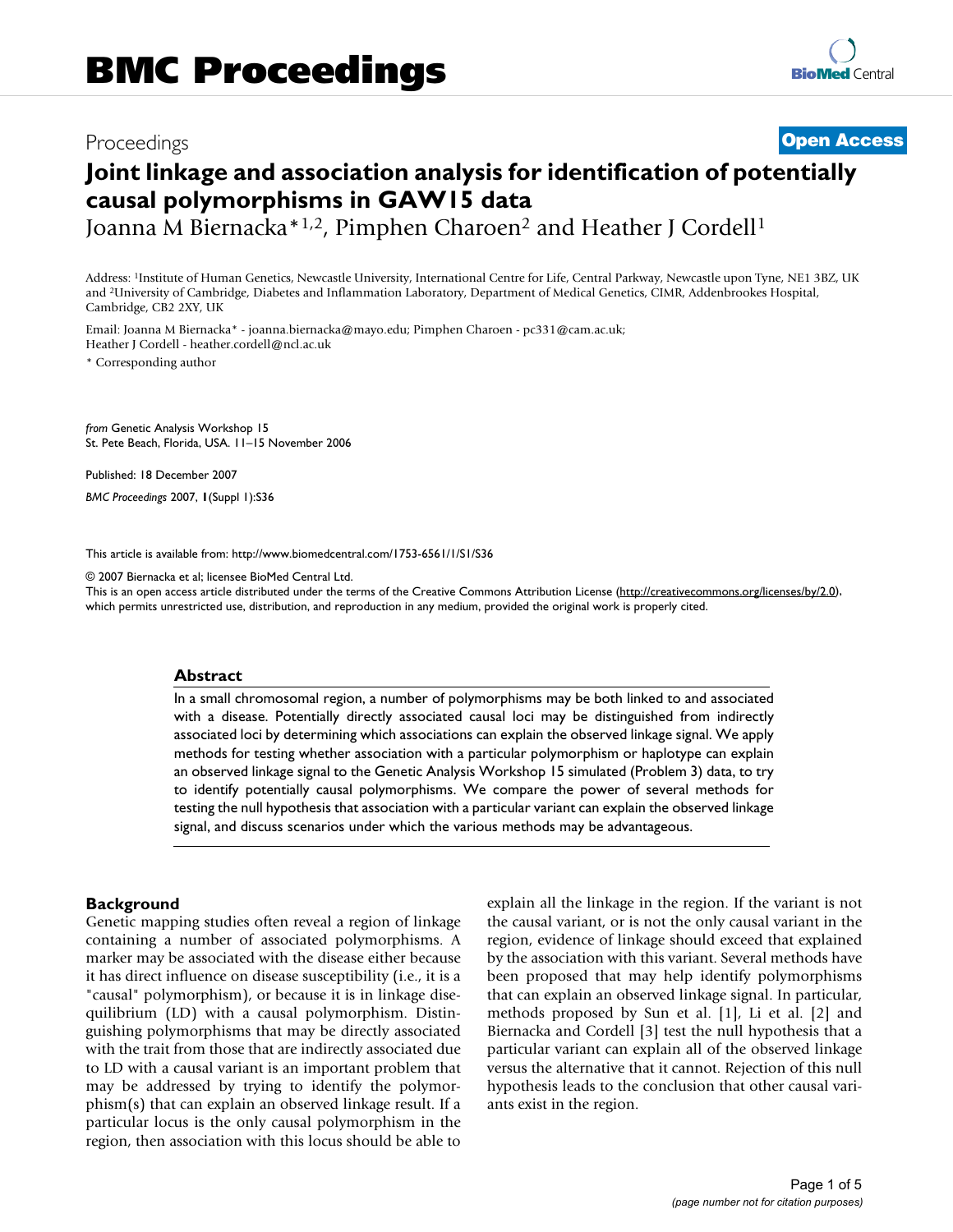If a particular locus is the only causal variant in the region, then conditional on the genotypes at that locus for the affected individuals, there should be no unexplained identical-by-descent (IBD) oversharing in the region among affected persons. Sun et al. [1] showed that under the null hypothesis that the candidate single-nucleotide polymorphism (SNP) is the sole causal site in the region, IBD sharing of affected sib pairs (ASPs) at the candidate SNP, given their genotypes at this SNP, is independent of their affected status and depends only on their genotypes at the SNP. Based on this property they proposed test statistics similar to several well known allele-sharing-based linkage statistics.

The method proposed by Li et al. [2] is based on joint modelling of linkage and association. Assuming one causal SNP in the region of linkage, they modelled the likelihood of the marker data conditional on the trait data for a sample of ASPs, with disease penetrances and disease-SNP haplotype frequencies as parameters, and proposed likelihood-ratio tests to characterize the LD between the candidate and disease SNPs. The program LAMP [4] implements the methods proposed by Li et al. [2], and has extended capabilities, including the use of parental genotype data and different types of pedigree structures. Assuming one high-risk allele and by testing each allele at the candidate locus individually, this program can also test whether association with a multi-allelic marker can explain the linkage.

Biernacka and Cordell [3] considered alternatives to the methods of Sun et al. [1] and Li et al. [2] that also condition on parental genotypes at the candidate locus/loci, and extended these approaches to tests of whether a haplotype composed of two tightly linked SNPs can explain all the linkage in a region. We refer to these modified methods proposed by Biernacka and Cordell [3] as Li-cpg and Sun-cpg (where "cpg" is used to denote "conditional on parental genotypes"). Biernacka and Cordell's implementation of the Sun-cpg method [3] can also be applied to multiple fully or incompletely linked loci to test whether association with a given set of polymorphisms can explain the observed linkage at a specified location.

#### **Methods**

The Problem 3 data were analyzed without knowing the data-generating model. We looked at the "answers" after the analysis was complete, prior to writing the paper, and at that time carried out some additional analyses. Linkage and association analyses as well as a stepwise conditional logistic regression approach were used to select regions and SNPs for analysis. Charoen et al. [5] performed linkage and association analysis on data from Replicates 1–5, followed by analysis of SNPs and dense SNPs on chromosome 6 using the stepwise conditional logistic regression

method described by Cordell and Clayton [6]. We used the results to select a number of candidate SNPs for the analysis described here.

We analysed chromosome 6 data from all replicates to test whether association with any of the candidate SNPs or the DRB1 locus can fully explain the observed linkage. Single SNPs and the DRB1 locus were analysed using LAMP [4] and the Li-cpg and Sun-cpg approaches [3]. Extensions of the Li-cpg and Sun-cpg methods were used to analyze haplotypes composed of two tightly linked markers, while sets of non-fully linked markers were analysed using the Sun-cpg method only. Under the data generating model, there were three disease loci (DRB1, C, and D) on chromosome 6. We analyzed single SNPs, the DRB1 locus, and combinations of SNPs strongly associated with disease status that were available in the data, but not the set of three true disease loci. Therefore, based on analysis of all replicates, we were able to estimate the power to reject a given SNP as the sole causal polymorphism in the region, and to estimate power of the tests of whether association with a particular haplotype or set of SNPs could explain the observed linkage signal. All tests were performed at a 5% type I error level.

### **Results**

#### *Candidate SNP selection*

Details of results for linkage, association, and conditional logistic regression analyses are described by Charoen et al. [5]. Analysis of Replicates 1–5 revealed strong evidence of linkage on chromosome 6, with many SNPs in the linked region strongly associated with the disease status, including non-dense SNPs 152–155 and 162, and many of the dense SNPs. Application of forward and backward stepwise conditional logistic regression to non-dense SNPs in Replicates 1–5 always resulted in a model containing SNPs 153, 154, and 162. In most replicates, one or two other SNPs were needed to model the association with SNPs in this region. The additional SNPs significantly associated with the disease (after accounting for SNPs 153, 154, and 162) varied from replicate to replicate. Similar analysis of dense SNPs suggested that association with SNPs d3437 and d3439 could account for most of the association observed with the remaining dense SNPs in the DR/C locus region. In addition, Charoen et al. [5] found that association with at least one SNP in the vicinity of locus D (either d3931 or d3933) remained significant in all of Replicates 1–5, after accounting for the two SNPs in the DR/C locus region. These results were used to select the SNPs, haplotypes, and sets of SNPs shown in the first column of Table 1 for the analyses presented here.

#### *Non-dense SNP analysis*

Results of our analyses of all 100 replicates are summarized in Table 1. Although stepwise conditional logistic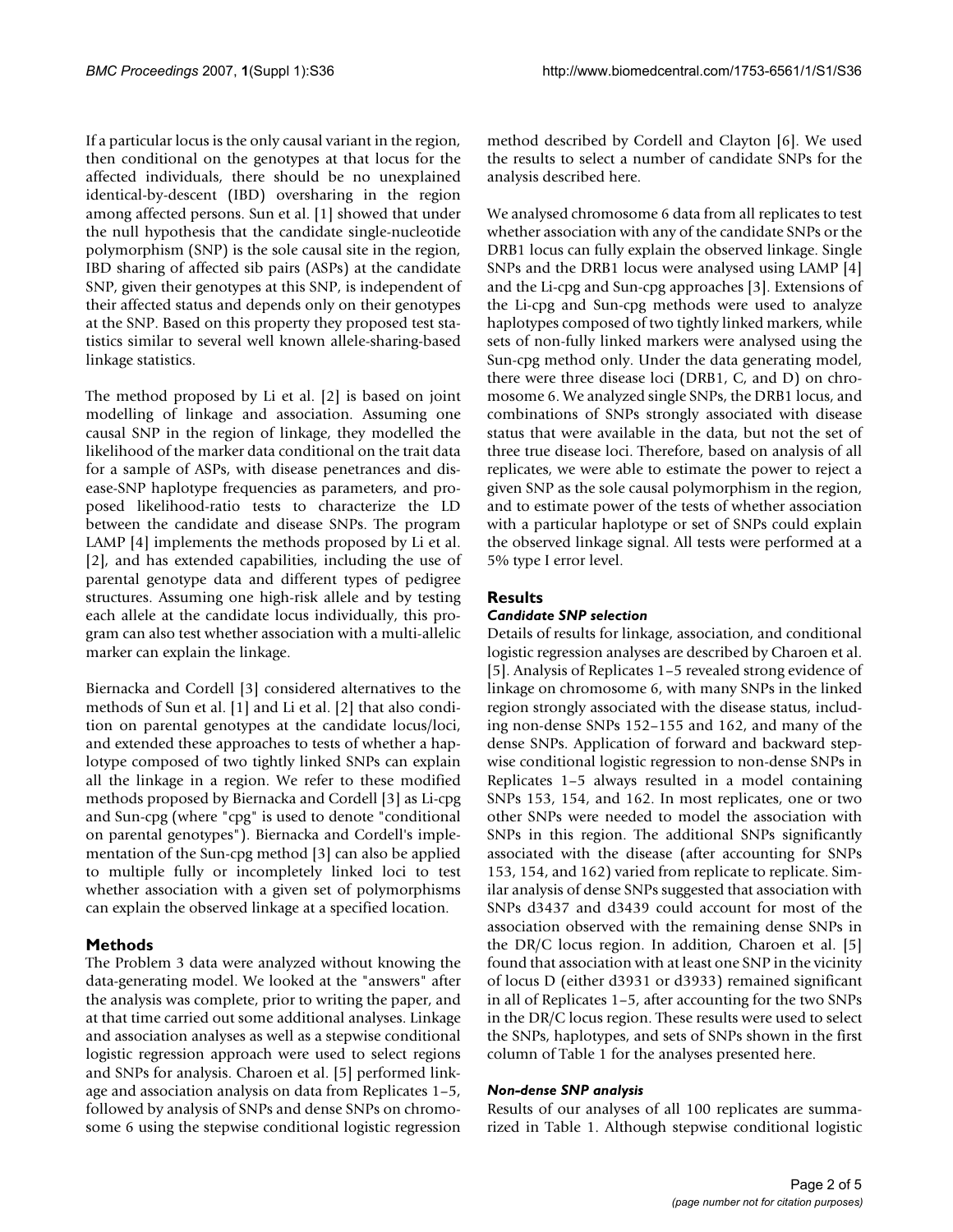|  |  | Table 1: Results: Power |  |
|--|--|-------------------------|--|
|--|--|-------------------------|--|

|                                           | Power (%) <sup>b</sup>   |             |         |
|-------------------------------------------|--------------------------|-------------|---------|
| SNP/marker/Haplotype/SNP set <sup>a</sup> | Li-cpg                   | Lamp        | Sun-cpg |
| 152                                       | 100                      | 100         | 100     |
| 153                                       | 93                       | 93          | 90      |
| 154                                       | 100                      | 100         | 100     |
| 155                                       | 100                      | 100         | 100     |
| 162                                       | 100                      | 100         | 100     |
| 153, 162                                  | $\overline{\phantom{a}}$ | --          | 100     |
| 153, 154                                  | --                       | --          | 73      |
| 153, 154, 162                             | --                       | --          | 51      |
| d3437-d3439                               | 9                        | --          | 8       |
| d3437-153                                 | 9                        | --          | 8       |
| d3437-d3439, d3931                        | $\overline{\phantom{m}}$ | --          | 4       |
| d3437-d3439, d3933                        | $\overline{\phantom{m}}$ | --          | 4       |
| <b>DRBI</b>                               | 99                       | 100,100,100 | 32      |

a"SNP set" is a set of SNPs that need not be fully linked. The SNPs in the set are separated by commas. A "haplotype" is composed of two "fully linked" SNPs. The SNPs in a haplotype are shown separated by a dash.

bPower to reject the null hypothesis that association with the SNP/marker/SNP set/haplotype can explain all the linkage at a given location.

regression analysis had suggested that none of the SNPs are the sole causal variants in the HLA region [5], for SNPs 152–155 and 162 we used LAMP, Li-cpg, and Sun-cpg to test whether any one of these SNPs alone could fully explain the observed linkage signal. The aim of the analysis of all replicates was estimation of the power to reject each of these SNPs as the sole causal variant. This power depends on the underlying model parameters, including parameters that specify the effects of the causal loci, allele frequencies, and LD between the causal loci and the candidate SNPs, as well as on sample size. Using LAMP, Licpg and Sun-cpg, the power for SNPs 152, 154, 155, and 162 was 100%. The power for SNP 153 was 90% with Sun-cpg, and 93% with LAMP and Li-cpg.

Overall, therefore, all methods that we applied had high power to reject single SNPs as the sole causal polymorphisms on chromosome 6. We then considered several combinations of SNPs and tested whether association with a particular set of SNPs could explain the observed linkage. This question was addressed using our extension of the Sun-cpg method. For the set of SNPs {153,154} the Sun-cpg method had 73% power to reject these as the sole causal polymorphisms in the region. For the combination of SNPs 153 and 162 the power was 100%, while for SNPs 153, 154, and 162 the power was 51%.

#### *Dense SNP analysis*

For the dense SNP sets, the Sun-cpg approach had no power (4% power) to reject the sets of dense SNPs {d3437, d3439, d3931} or {d3437, d3439, d3933} as being either causal or in complete LD with the sole causal

variant(s) in the region. The likely reason for this low power was that the d3437–d3439 haplotype is in very high LD with the DRB1-C haplotype, while SNPs d3931 and d3933 are in high LD with the D locus. Thus, it is not surprising that the studied sets of dense SNPs were able to capture the association of disease with the DRB1, C, and D loci very well.

The haplotype extension of Sun-cpg had only 8% power to reject the haplotype composed of SNPs d3437 and d3439 as the sole cause of the observed linkage. Using the haplotype extension of Li-cpg, the power was 9%. The same results were obtained for the haplotype of dense SNP d3437 with non-dense SNP 153. Our analysis had little power to reject the haplotype composed of dense SNPs d3437 and d3439 alone as being either causal or in complete LD with the sole causal variant(s) in the region, although association with this haplotype does not in fact account for the effect at locus D. This is because most of the observed strong linkage in this region is due to association with the DRB1 and C loci. Hence association with the SNP d3437–d3439 haplotype, which is in high LD with the DRB1-C haplotype, can almost fully account for the observed linkage at the DRB1 locus. We also note that the haplotype methods that we had used were extensions of our Li-cpg and Sun-cpg methods, which generally have lower power than the Li and Sun methods, because of the additional conditioning on haplotypes. Extensions of the Sun and Li methods to haplotypes would be of interest, because they are expected to be more powerful than our haplotype methods. However, there are difficulties with extending those methods to haplotypes. For instance, for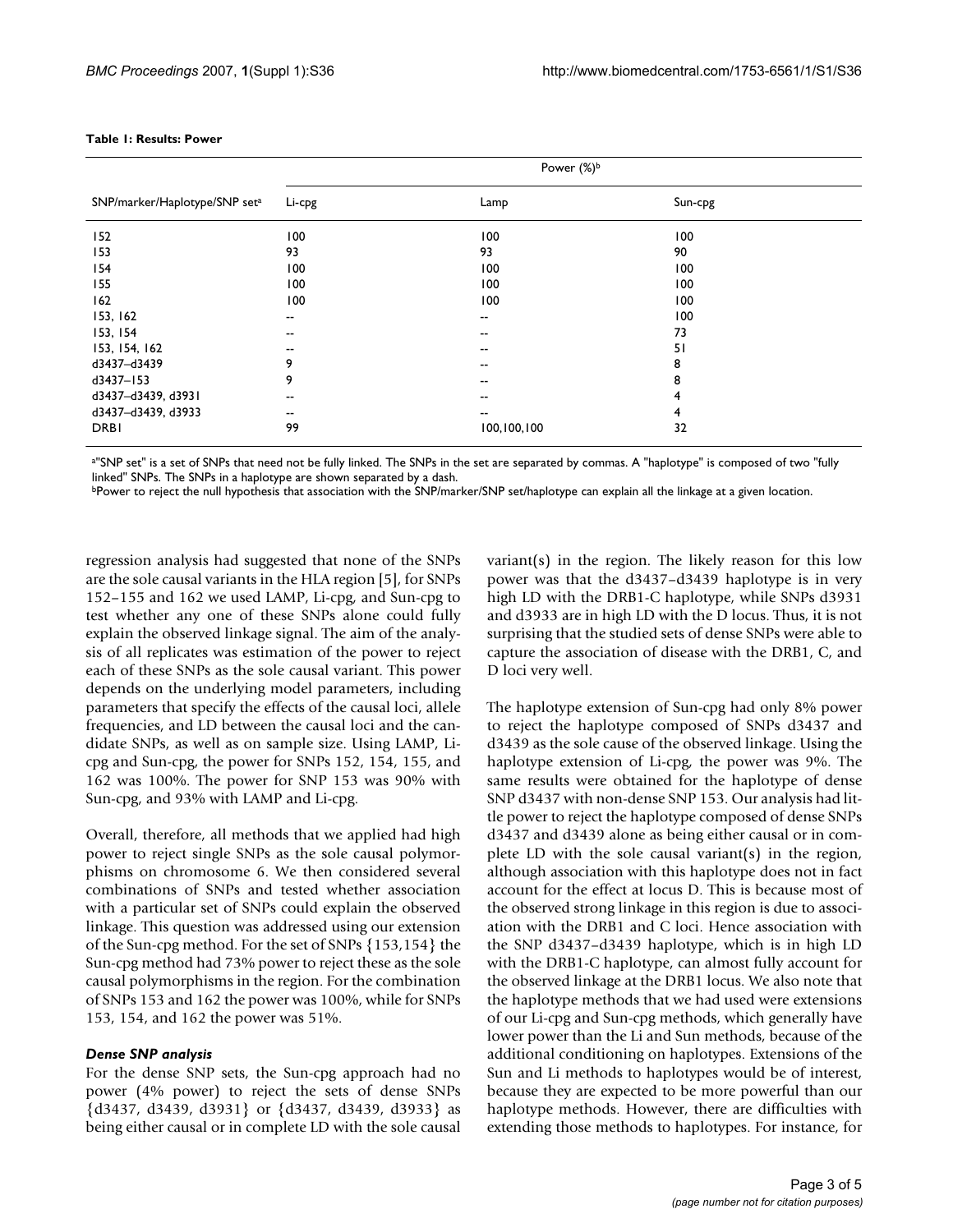a haplotype extension of the Sun method, haplotype frequencies would need to be pre-specified, and those usually cannot be estimated accurately.

#### *DRB1 analysis*

Using the Sun-cpg method for multi-allelic candidate markers [3], the power to reject the DRB1 locus as the sole causal site in the chromosome 6 region was 32%. Analysis with the program LAMP led to rejection of each of the DRB1 alleles as the sole causal allele in the region with 100% power. Analysis with the Li-cpg approach led to rejection of the DRB1 locus as the sole causal site with 99% power. However, as we explain in the Discussion, these results should be interpreted cautiously.

#### **Discussion**

It is interesting to note that the stepwise conditional logistic approach applied by Charoen et al. [5] was much more effective at detecting the locus D effect than the methods applied here. Although Charoen et al. [5] did not study the power of stepwise conditional logistic regression in all 100 replicates, their results in the first five replicates indicate that this approach could detect the effects near the D locus as well as those near the DR/C loci (conditional logistic regression showed effects of SNPs near locus D after accounting for effects of SNPs near the DRB1-C haplotype, correctly suggesting the presence of further disease loci in the vicinity of locus D). We, on the other hand, found that a haplotype in strong LD with the DRB1-C haplotype could explain most of the observed linkage at this location, thus providing little power to detect effects near the D locus. The methods applied here are based on the contribution of causal-locus associations to linkage. Under the data generating model, locus D makes a relatively small contribution to the linkage signal in this region compared to the linkage signal from the DRB1-C effect. Although alleles at the D locus have a fairly large effect on RA susceptibility, the high-risk allele is rare. Using a single simulated replicate, we estimated that if locus D was the sole causal locus on chromosome 6, the LOD score peak for 1500 ASPs, using the six nearest STRPs and DRB1 locus, would only have been about 3.3. In Replicate 1, the LOD score peak for a similar analysis of 1500 ASPs with the same markers was approximately 95, presumably due to the much stronger effect of DR/C.

Application of the Sun-cpg method to multi-allelic markers or multiple linked markers is straightforward, although the method becomes less powerful as the candidate locus/loci become more informative for linkage [1]. LAMP [4] and the Li-cpg [3] approach can also be used to analyze multi-allelic markers. However, these methods make assumptions about the underlying disease model that are particularly limiting in the case of a multi-allelic candidate locus. LAMP assumes that only one of the alleles increases disease penetrance. The Li-cpg method also assumes that there are only two "allele-risk classes", but without the assumption that only one of the alleles belongs to the high risk class. The assumption made in the Li-cpg approach is that there is a single underlying causal SNP, which may be in complete LD with the candidate marker. Under complete LD, some of the candidate marker alleles always occur on haplotypes with the high risk form of the SNP, while all other candidate marker alleles always occur with the low risk form. The assumption in LAMP is equivalent to assuming that only one of the candidate marker alleles always occurs with the high risk SNP allele, while all other candidate marker alleles occur only on haplotypes with the low risk SNP allele. The Li-cpg method calculates a single test statistic for a multiallelic candidate locus, while LAMP performs a separate test for each of the candidate marker alleles. The consequence of the assumptions made by LAMP and the Li-cpg method is that even if the candidate marker is the sole causal variant in the region, we may reject the null hypothesis as a result of failure of these assumptions. We may interpret the result of such as a test as rejecting the null hypothesis that the multi-allelic marker is in complete LD with the sole causal SNP in the region, assuming the particular model tested by the method. However, we must be cautious not to interpret the result as indicating that the candidate is not the sole causal variant in the region. To demonstrate this concept, we carried out a small simulation in which data were generated under a model with a single causal multi-allelic marker. We assumed four alleles with "allele risk factors" of 0.1, 0.15, 0.2, and 0.3, respectively. Genotype risks were obtained by multiplying the risk factors for two alleles. We generated 1000 data sets, consisting of 1000 ASPs each. In our simulation, the Sun-cpg approach had the correct 5% type I error (empirical type I error = 0.053 in 1000 replicates). LAMP analysis led to rejection of the null hypothesis for each of the four alleles in 100% of the replicates. This result should not be incorrectly interpreted as indicating that this is not the sole causal locus. With the Li-cpg approach, the null hypothesis was rejected in 4.5% of replicates, which is consistent with the nominal type I error of 5%. Thus it appears that a correct type I error was achieved despite the violated assumption that the four alleles can be categorized into two risk classes. This robustness to the failure of the assumption is due to the way significance in the Li-cpg approach is evaluated by simulation, with the parental and children's candidate locus genotypes fixed at the observed values [3].

As discussed above, the Sun-cpg method extends more easily to multi-allelic markers because it makes no assumptions about the underlying mode of inheritance. The model-based approach implemented in LAMP [4] and the Li-cpg method require assumptions to be made